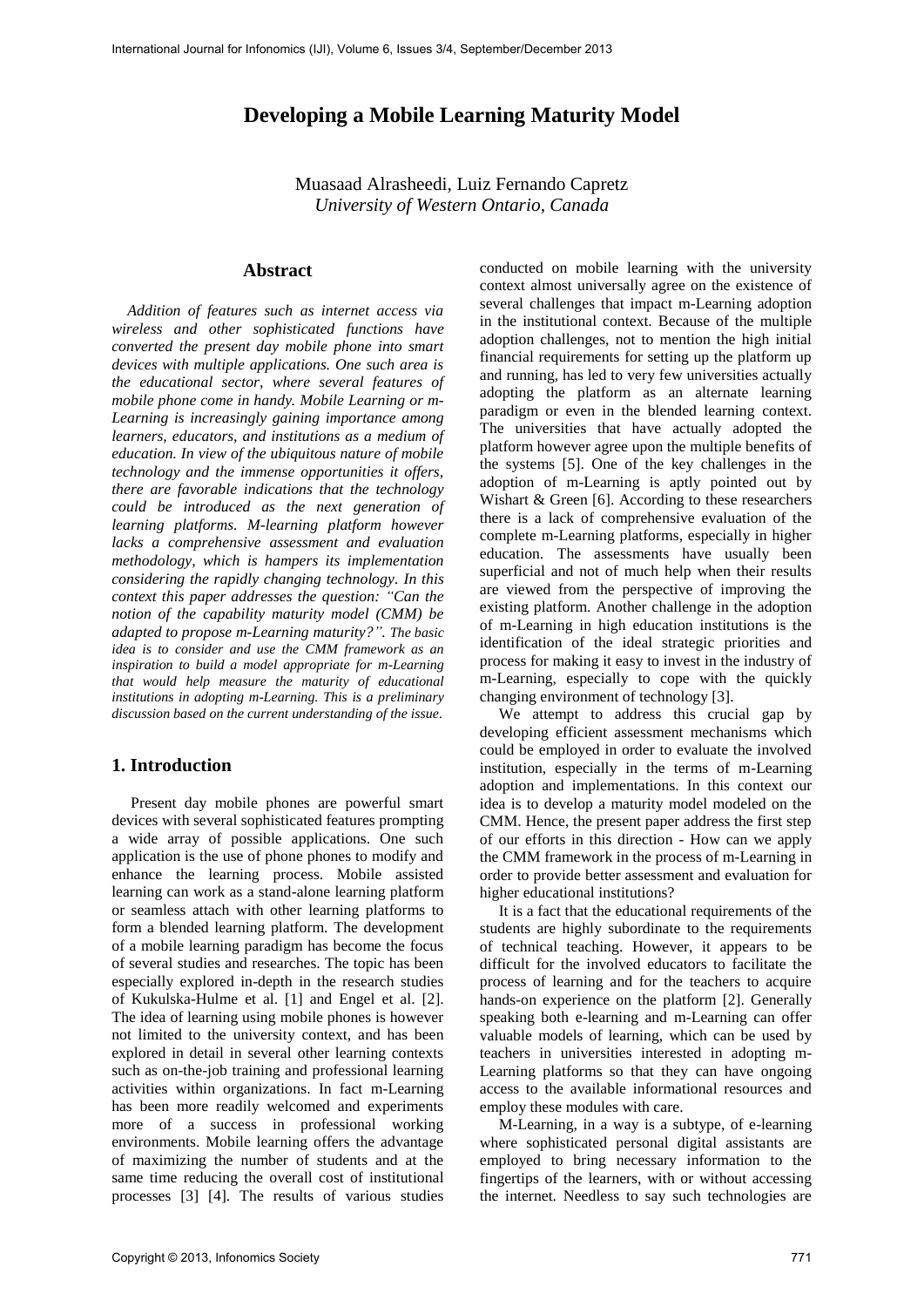both complex and comprehensive and can target either or both learning enhancement and knowledge delivery, simply to build skills and knowledge [7].

This can be particularly seen as promising however, when such technological advancements can utilize both contents and methods of multi-media instructions. Therefore, it is important to notice that m-Learning can allow the involved students to access the required information according to their corresponded schedules. Moreover, it can provide additional chances to revise the needed materials [8].

In recent times, several education experts have started addressing the attitudes towards new educational technologies. Several studies have also shown that the process of learning based techniques, such as e-learning, m-Learning, and other advanced methods, could be equal to the traditional lecture format [7]. It is important that the framework used to assess any software application platform, including m-Learning, should not confine itself to technical and design aspects but must also include metrics determining ease of adoption and usage for users [9].

To determine the specific attitudes and other tangible requirements for success adopting m-Learning, it is important to have an overall assessment framework. A maturity framework would help in improving the process involved and ensure sustainability in enhancing the outcomes of students learning. The rapid growth of mobile technology and its increasing application in different areas means that its entry into the educational sector is inevitable, sooner rather than later. Hence, developing a robust assessment framework for adoption of m-Learning is a worthwhile exercise. Capability Maturity Model (CMM) has been a proven success in adoption of software platforms across several different areas that were used to a more traditional approach to work. Hence, it is reasonable to assume that some form of CMM-type model would be the most efficient and effective framework [10].

This paper is structured as follows: Section 2 discusses the research motivations and goals. Section 3 provides the relevant background literature review on mobile learning. Related research work is presented in Section 4. Section 5 provides an analysis and discussion on proposed model. Finally, the conclusion is stated in section 6.

# **2. Motivations and goals**

This paper attempts to answer the main question: *Can the notion of the capability maturity model (CMM) be adapted to propose m-Learning maturity?*

The basic goal of the present research is develop the outline for a maturity model for m-Learning. Moreover our aim is also to illustrate the various domains and stages in this maturity model, in order

to assist the process of assessing m-Learning's performance at different stages of adoption.

Mobile phone was merely a fad a decade back and the access the limited to the developed nations of the world. In fact less than 70% of the world population had access to a cell phone in 2004 [11]. The situation has changed drastically in the last ten years. The use of mobile phone as spread rapidly and their popularity has grown phenomenally. The latest research by World Bank in 2012 shows that over three-quarters of the world population has access to the technology [12]. The statistics do not merely demonstrate the success of the technology but also the usability and flexibility of the mobile based technology. This is because the rapid spread of the technology extends to the versatility of its usage [13]. It is a commonly known fact that the mobile devices are multifunctional offering capable of high processing speeds and with large capacities of data storage. This combined with their compact nature and inherent mobility extends their application in several areas, including for learning purposes. The advantages that these versatile devices in the education sector is that they allow students to access their course materials as well as interact with fellow students and their instructors regardless of their location or the time. In other words, mobile technologies have the capability to support anytime/anywhere learning [14].

The immense advantages offered by m-Learning have not gone unnoticed as is evident from the fact that the global market for products related to m-Learning reached \$3.2 billion in 2010. With researchers estimating the compound annual growth rate (CAGR) at 22.7% for the near future, it is clear that the m-Learning platform has arrived [15]. As a result, educational institutions are expected to include mobile learning as a core part of their learning platform to stay a part of the growing trend. Thus, there is an immense impetus to ensure successful implementation of a mobile platform within universities. In order to assess whether the m-Learning has been successfully adopted by an educational institution it is important to develop an assessment framework. Only by employing the right evaluation framework would researchers and mlearning stakeholders would be able to get a true picture of the current status of m-Learning implementation within the educational institution but also a roadmap for success that includes evaluation of m-Learning at important milestones. This is the objective of the present research.

# **3. Literature review**

#### **3.1. Evolution of m-Learning**

Initially, in being involved with the process of m-Learning, one should admit the basic elements of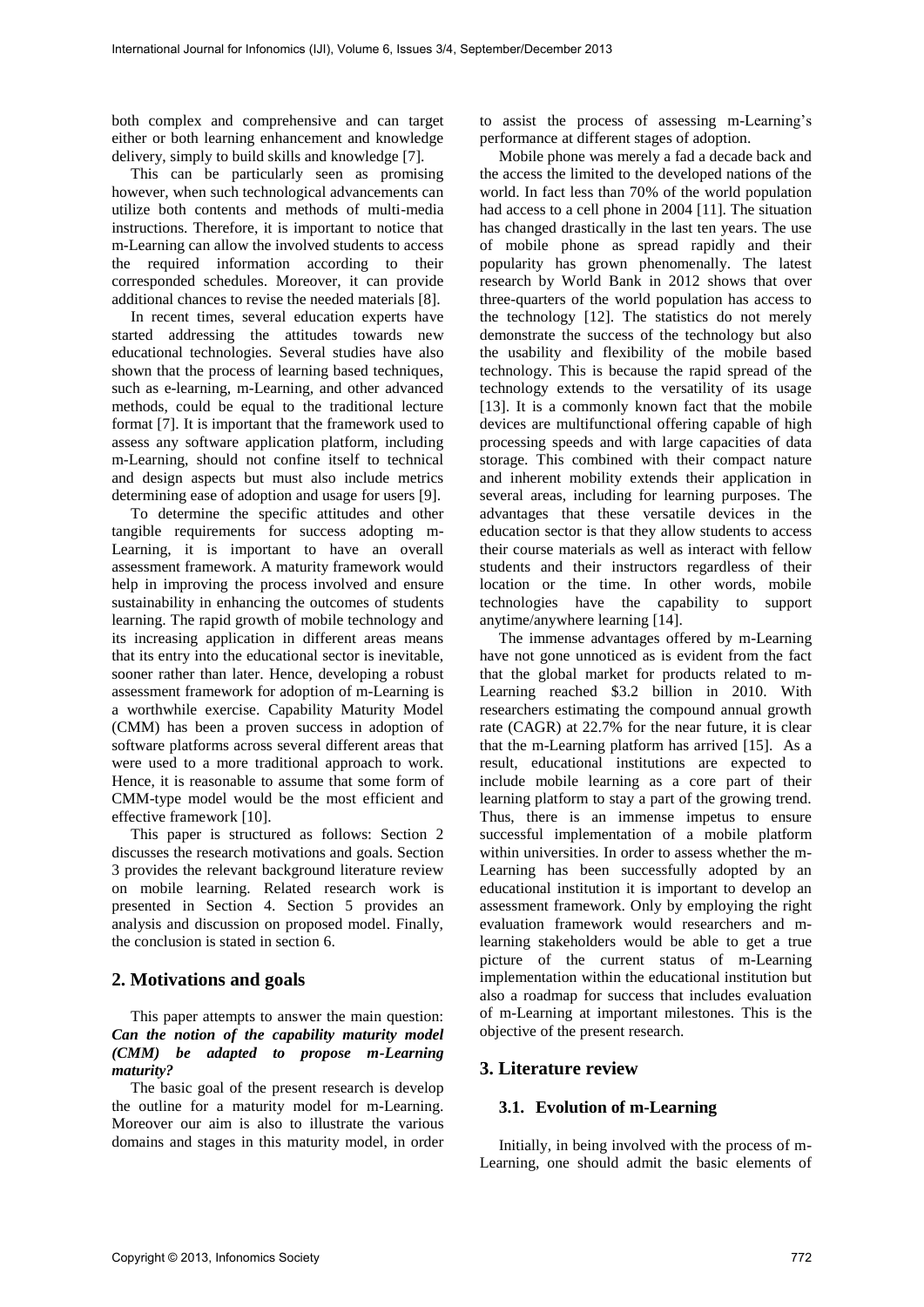such a process, such as the teacher, the learner, the surrounding environment as well as the contents and, finally, assessment. Therefore, to simplify the matter, the following Fig. 1 shows such an easy involvement.



### Adapted from: Ozdamli and Cavus bas [8] **Figure 1. Basic elements of the m-Learning**

 Mobile technologies have already demonstrated in many countries that one can get benefits from using such devices in the education process [8]. m-Learning development offers endless valuable opportunities to both students and learners, considering the emergence of the highest technology of both networks and mobile devices [2]. Hence, we can assert that mobile technologies, especially after many continued years of evolving and development, have become so mature, simply to support the process of learning. The involved advanced devices of mobiles, for example, PDAs, iPod, wireless network and mobile phones techniques, might assist in making the m-Learning process more feasible, especially in teaching and learning [8]. Moreover, there is a new attitude among the educational experts and institutions for adopting m-Learning, simply as such instructional strategies. Hence, one can forecast such alternative modes related to m-Learning concerning the involved learners' education, whereas such techniques allow more flexibility of the process of learning [1].

The matter became easy to employ such technique successfully, whereas the usage of m-Learning could verify the possibility of catching up with such ever changing world and moreover, to also boost collaboration and interaction among teachers and students [8].

Figuring out the starting ages of students for employing mobile techniques could indicate that new generations could already be adapted to this technology, simply to use mobile techniques in supporting the learning in classrooms. Such new generations are living in an environment that is full of mobile technologies [2]. Therefore, when one could use the mobile techniques regularly, the highest quality would be expected, simply in order to be boosted up later. m-Learning, consequently,

would be our learning future that logically could expand the process of E-learning and, additionally, could have such potential to further expansion that, in turn, can make the process of learning available for all [3].

On the other hand, while developing the process of m-Learning, one should consider the new mode of learning with care, particularly when implementing it as a new educational option for learners. The matter requires balance, especially with the needs of students and, as well with such rapid technical development [4].

### **3.2. Advantages of m-Learning**

Indeed, m-Learning involves many advantages, such as making the learning process easy at any time and at any place. This can save times and efforts of teachers, whereas the process of education can be involved with fun. In order for the m-Learning be successful and to obtain the highest benefits and advantages from it, one should consider the correspondent characteristics of such a valuable process [8].



## Adapted from: Ozdamli and Cavus [8] **Figure 2. The characteristics of m-Learning**

Figure. 2 shows the characteristics of m-Learning; Ozdamli and Cavus [8] specified many characteristics of m-Learning, such as (i) ubiquitous/ spontaneous, (ii) the tools of the mobiles' portable size, (iii) private, (iv) blended, (v) collaborative and interactive, and (vi) instant information.

#### **3.3. Disadvantages of m-Learning**

Besides several advantages of m-Learning, one should consider the involved disadvantages of using m-Learning. Indeed, there are the set up costs for the involved equipment acquisition and, additionally, such training costs in the educational organization [16]. Moreover, the facts of copyright and security issues have recently become the main concern of the involved institutions; this may, indeed, expose such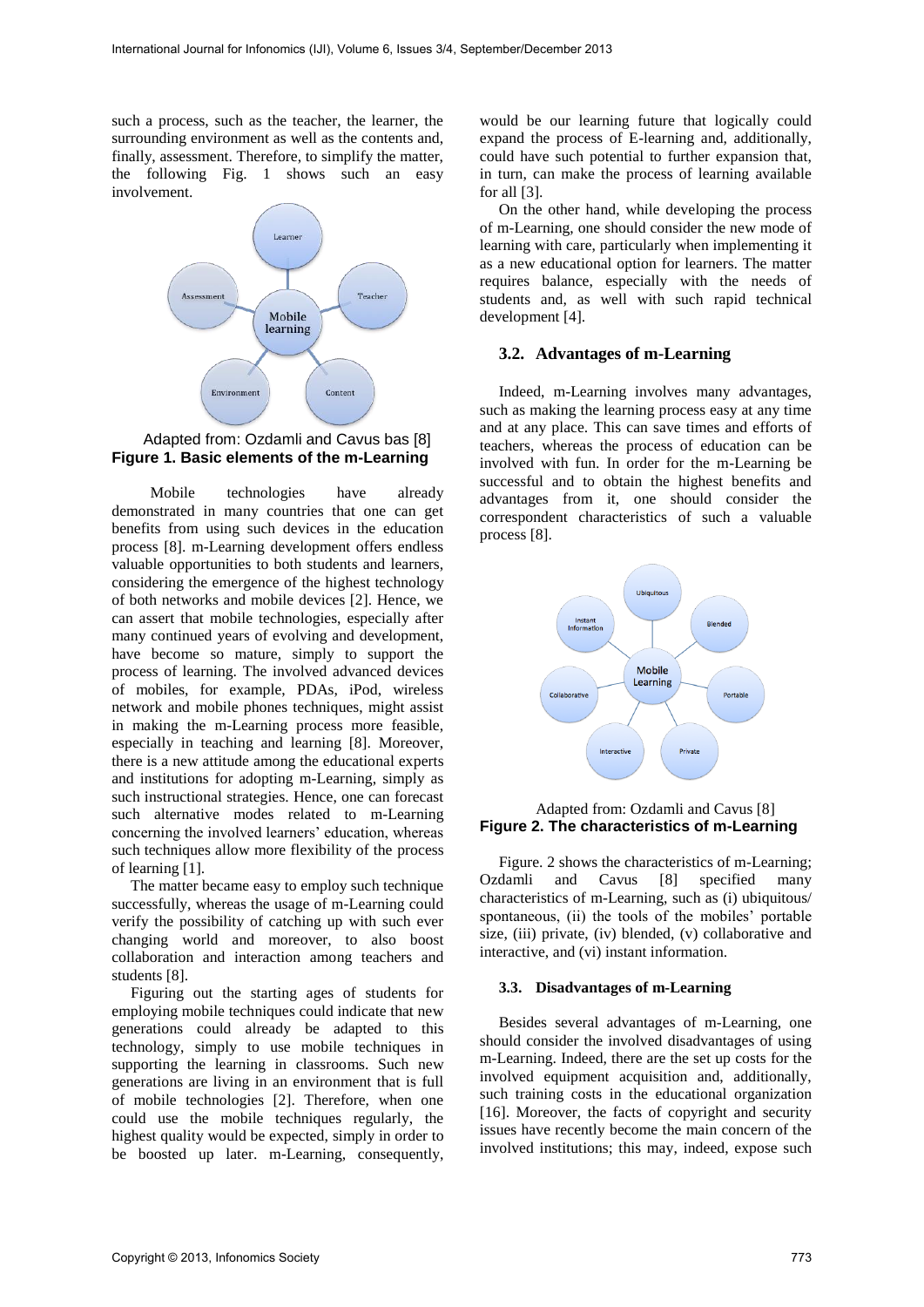valuable data to unauthorized individuals, if the mobile technologies used appear insecure or even unsafe [17].

 However, the matter still requires admitting that m-Learning is a creative and valuable means by which one can enhance the experience of learning, either at the workplace or in education [1] [17].

# **3.4. Difference between e-Learning and m-Learning**

Initially, it is easy to notice that the existing difference between m-Learning and E-Learning can be found in the differing capabilities of the web browsers involved in each environment. However, it may be tempting to see E-Learning as an alternative to campus or classroom learning; therefore, m-Learning can take such learning away, especially from certain fixed point. Whereas E-Learning is considered an alternative to learning in classrooms, m-Learning can be a complementary activity, especially to both traditional learning and E-Learning. Most importantly, m-Learning considers the fact that the user involved will interact with many educational resources, while the students are apart from the normal place of education, the computer or even the classroom [7] [18] [19].

E-Learning has, indeed, been around for many more years than m-Learning, particularly with many types of the recent employment of m-Learning. Critically, m-Learning has been winning great approval, especially among young students who have grown up employing their portable videogames as well as their highest wireless technological devices. Corresponding to such meaning, m-Learning can appeal, not only to the persons who actually require portable, learning, but also to others who would like to use their mobile devices in either learning or playing games [7] [19].

# **3.5. Factors influencing mobile learning in education**

A host of varied factors inspire learners and educators to make use of mobile application for learning purposes. Bidin and Ziden [20] have classified these motivational influences into three categories – device features, user expectations and advantages in pedagogy. A brief discussion of these factors is presented here.

I. Device features – This refers to the overall usage features of the mobile phone device and is further classified into two aspects:

- a. *Device usability* One of the chief advantages of mobiles phones is its extreme portability, more than even a laptop. This in turn means that the mobile phone device retains all features of a basic handheld device such as being compact and lightweight
- b. *Device functionality*  From the aspect of mobile learning, users require specific function features that are non-negotiable such as the ability to provide instant information, continuous connectivity, and responsiveness. Conventional mobile phones definitely have all these features but their importance increases considerably when they are observed from an m-Learning viewpoint
- II. User expectations This refers to the device expectations from a usage point. Following six aspects are a part of this:
	- a. *Ownership* E-learning systems seem to work effectively in community setting, e.g. a shared e-learning center. In contrast, researches have shown that m-Learning systems would work best when they are owned by the users or at least when the users treat the device as their own [21]
	- b. *Privacy*  The mobile phone users also expect the device to offer a sense of privacy which they do not seem to expect from a laptop or PC. This is directly related to anytime-anywhere learning aspect.
	- c. *Controlling learning*  The features of m-learning are not limited to mobility, they also refer to the measure of control extended by the learner over his/her learning process. This truly makes the device versatile.
	- d. *Flexible learning*  A direct extension of the user-controlled learning feature is the flexible learning aspect. Unlike traditional learning, mobile learning is not fixed to a time and place. The only technical requirement is the type of device and network connectivity.
	- e. *Lifelong learning –* Mobile learning platform allows learning to be an ongoing activity taking rather than being limited to a fixed degree duration.
	- f. *Fun –* Games are an integral part of a mobile phone and several researchers have argued in favor of them. It is often felt that educational games would teach concepts to learner better than standard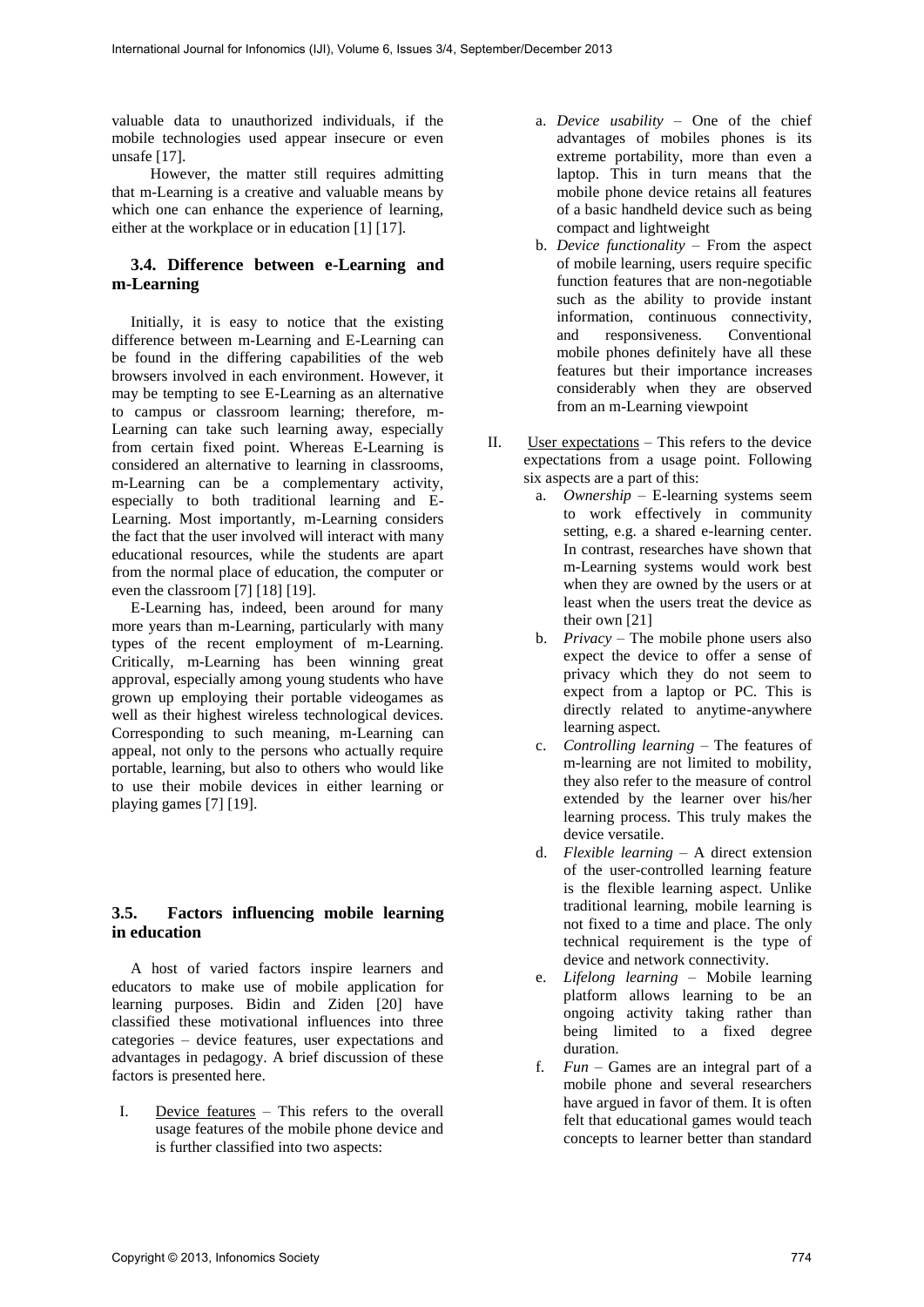rote learning or even practical learning schemes [22].

- III. Advantages in Pedagogy Mobile devices are considered to have some unique features that support teaching and learning. These factors are discussed below:
	- a. *Collaboration opportunities* Learning has traditionally been seen as a solo activity primarily because one cannot be in touch with other learners all the time. The use of mobile offers this advantage, which makes it a unique system of learning and is seen to be singularly beneficial.
	- b. *Blended learning*  Researchers have always advocated that the best use of mobile phones in learning would be when it is combined with traditional learning giving the learners and educators the best of both worlds.
	- c. *Interactive learning*  Close on heels to the use of collaboration in learning, comes interaction. The interaction in this context means that users can learn by engaging with the technology such as find answers to their specific queries as and when they arise.
	- d. *Contextual learning*  Learning and application have always been seen as two separate activities. Mobile learning allows learners to apply-as-they-learn and learn-as-they-apply.
	- e. *Problem-based learning*  An example of such learning is the Norway based KNOWMOBILE project where smart mobile devices are used by medical students to discover and work with content that they deem is necessary to solve the current problem [23].

# **3.6. Issues and challenges in Mobile Learning Applications**

Mobile learning offers immense advantages. However, the adoption of this platform has been very slow owing to the multiple application challenges. Bidin and Ziden [20] have conduct an in-depth analysis of the challenges and issues in mobile learning and classified them into two – challenges due to device and challenges due to user expectations. Both are discussed here:

- I. Challenges due to mobile phone features:
	- a. *Usability* While compact size is usually seen as an advantage, it also translates into small screen size as well as cumbersome mode for text input. Both these factors pose ergonomic challenges when users are expected to

spend long hours learning using the device. Another issue with mobile phone is the lack of a consistent design scheme. Mobile phone come in several size and shapes, which makes it extremely difficult to develop a software application platform that would suit all mobile types.

- b. *Technical*  In addition to the issues discussed above, mobile device users also have to face several technical challenges such as seamless network connectivity and intuitive hardware and software integration. Both these are taken for granted in laptops and PCs but the non-standard and roaming format of mobile phones makes it challenging to achieve the desired technical performance.
- II. Challenges due to user expectations
	- a. *Cost* Mobile phones cost less than computers, in general. However, the type of smart phone features required to maintain a good m-Learning application performance means purchasing expensive device that are usually beyond the budget of a large section of students.
		- b. *Blockage*  Social media applications are always a craze for school and college level students. At the same time school and university policies are strictly against their usage while studying. A firewall is possible for oncampus systems, but checking the behavior of students is not possible when they are in remote areas.
		- c. *Obsolescence*  One of the chief worries of most of the institutional management is that the rapid rate of obsolescence of the technology means that it would be difficult to recover the cost of the current infrastructure before an upgrade becomes necessary due to performance or security reasons.

# **3.7. Capability maturity models (CMM)**

The use of the Capability Maturity Model or CMM was originally to assess the maturity of government contractors to work on a contracted software project [10]. CMM is basically a hierarchical model with five levels that helps to judge the maturity of various software contractors who are hired by the institutions or organizations to develop software applications. In addition, the framework also helps to identify critical steps and other validated practices that are required for the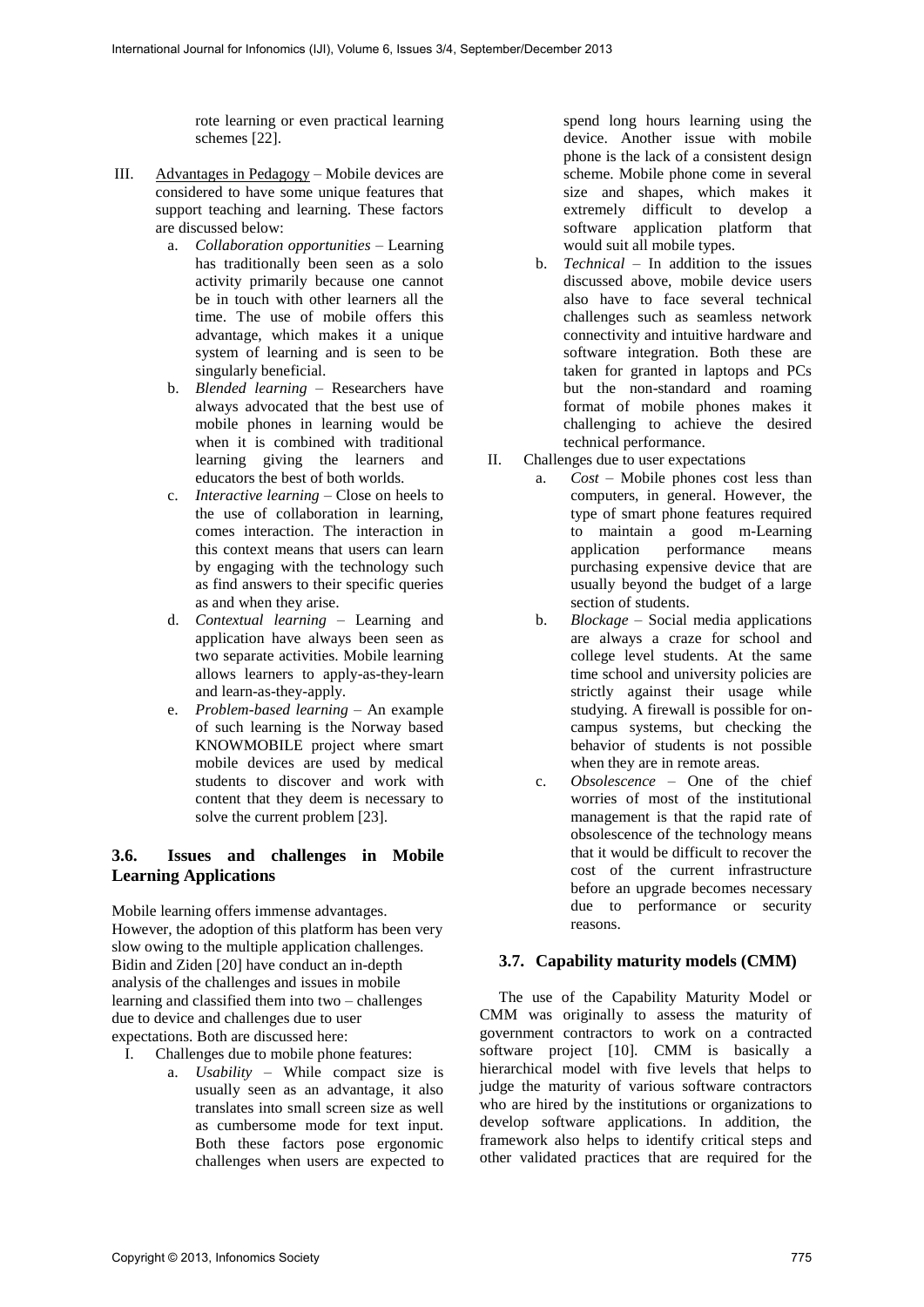effective implementation of a process. Five levels of such model can be figured out as the following [10]:

1) Initial: in this case the developed process can be characterized as ad-hoc, whereas little processes can be defined and the resulting success may focus basically on the persons' heroics and efforts.<br> $2)$ 

2) Repeatable: the process of the main project management is to be established to a certain track schedule, cost, as well as functionality. The process discipline needed can be seen in its place, in order to repeat the earlier success on such projects, especially with same application.

3) Defined: the development and management activities can be standardized, documented, and integrated into a set of friendly standard processes for the institute or organization involved.

4) Managed: the detailed process measures as well as the quality of products can be collected to make the process easy and the product involved can be controlled and understood.

5) Optimizing: the regular and continued process enhancement can be facilitated, particularly by feedback from the process involved, as well as from the piloting technologies and other innovative ideas.

Critically, CMM's originality was designed in order to offer these various benefits, such as offering certain road maps for enhancing the software development process of the institute or organization  $[10]$ .



**Figure. 3 Five Levels of CMM [10]** 

# **4. Related work**

In spite of the adoption of E-Learning, which was demonstrated rapidly among most of those education institutions, one should ensure that there is an effectiveness and efficiency in the employment of such techniques for the organizational resources that may appear to be hard tasks. In literature there are many resources that handled such techniques with

care [2] [4]. Corresponding to this point, one can figure out that many challenges appear simply because the many users involved cannot employ the convenient software and understanding the usage of such techniques [24].

What is actually required is to find out a process model what will help users get sufficient flexibility to guide the enhancement of the process of m-Learning. The capability maturity model of CMM is a framework that fulfills all such requirements. It is easy to see the advantages offered by CMM in the educational sector as it is almost a tailor-made technique assess the implementation of a new versatile learning platform with wide reaching benefit. In fact the application of CMM to assess the educational process is not entirely a new concept, as shown in [25].

Checking E-Learning Maturity Model (EMM), one can refer to the argument of Marshall & Mitchell [26][27][28] that focused on the enhancement of such a process of the involved software and, additionally, the ability of the model determination SPICE ISO/IEC [24]. However, one can still notice that SPICE is considered a reply of ISO, especially on the CMM of SEI', whereas it could employ mainly those 5 levels of the maturity, added to extra standard zero; indeed, for such process that could not be performed, or even might be performed on an incomplete basis.

Truly, the best practices and benchmarks for the process of E-Learning were examined and employed to compile a certain set of the targeted practices that might be suitable in 5 areas. The levels of maturity, unlike CMM, could be employed mainly in evaluating each of the practices, not only for the entire organization. However, one may still notice that the given results can be a framework, obviously for evaluating the maturity of E-Learning that could be applied to the systems of E-Learning of many universities in New Zealand [27][28].

It appears that the basic objectives of EMM regarding the educational process may appear like those of CMM, whereas its revealed domain appears different. This is not convenient to our aim. There are certain practices that could be applied, such as Neuhauser [29] offered OCDMM (Online Course Design Maturity model that as well may be considered as E-Learning's maturity model, focusing on CMM. Such a model can describe various states of E-learning technologies' adoption. However, mainly the difference between those levels can be figured out in the degree to which the technology of E-Learning can be employed successfully.

Consequently, despite the fact that both maturity models correspond to education, it has to be accepted that both are entirely different in actuality and cannot be compared to each other that they are different in full, and we cannot compare them [25].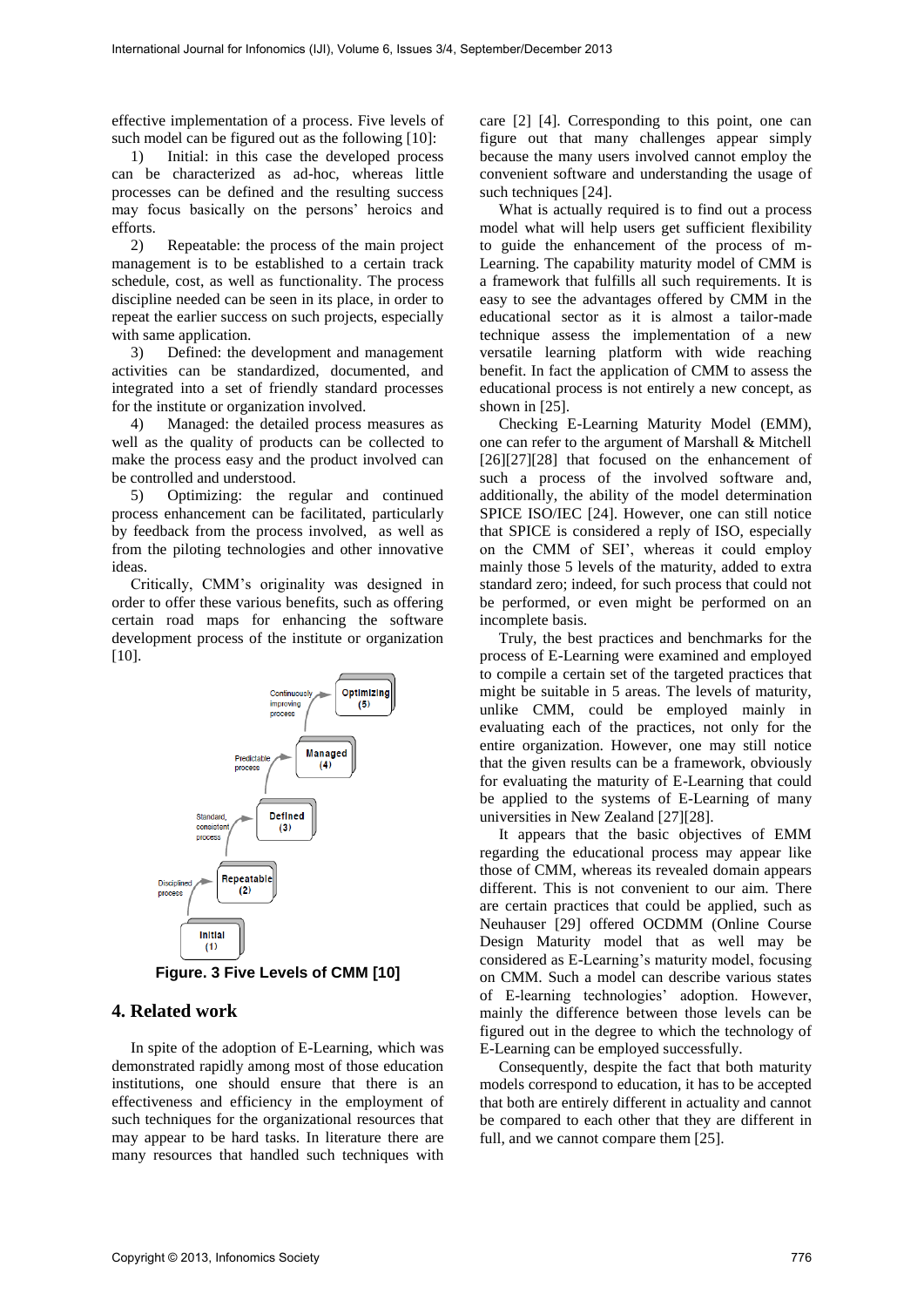However, the CMM model has been successfully modified and adapted to assess maturity in varied software application domains like the usability of open source software [30] and software product line engineering maturity [31]. This proves that with appropriate modifications, the CMM model can be adapted to assess the maturity of m-Learning within educational institutions as well, which is the primary goal of this paper.

A review of the work has shown that CMM has not been applied critically in the domain of teaching, except for the above-mentioned work [25]. Other educational maturity models appear to either rely on developing professionalism in the context of industry or on the process of E-Learning, considered a special domain. Neither of such approaches could be applicable on the m-Learning generally, yet may later inspire the best analogous practices. Indeed, from conducting such analysis one can see that m-Learning modules, coupled with certain structured assessments, have their potential simply in order to improve the educational experiences.

# **5. Proposed m-Learning Maturity Model**

From such critical point, the main target therefore is to figure out a proposed model for the m-Learning maturity model. The authors have published a research paper [32] [33] as an initial maturity model for m-Learning. In this paper a new level were add to there are six basic stages in the proposed model as follows:

#### Level Zero:

Based on the SPICE ISO/IEC [24] level 0 in this case it is recognized as a limited mobile presence. In this stage, universities and the institutions do not consider mobile devices to be important in the provision of their services and products. As a result, there are no systems or procedures to encourage the students to utilize the mobile devices; therefore, they do not invest in developing mobile learning systems.

#### First Level:

This level is known as the preliminary stage. It is a reactive and experimental stage that, once initiated by the learning institution, recognizes the need to improve the provision of information to students through mobile devices. The institutions react to the external pressures and needs for flexibility and convenience by students.

In this level, the institution has the pilot program for implementation but there is a lack of a vision to guide the implementation. The institutions develop measures to facilitate the implementation of the prototypes. This is done experimentally but is hampered for a number of reasons. For instance, the

mobile device coverage might be limited or students might not understand the value of the mobile learning environment.

Another limitation in the implementation of the prototype might be the fact that the learning institution might not have the ability to facilitate effective implementation. In the preliminary stage, most of the universities and institutions do not have clear mobile learning policies and defined objectives to guide mobile learning; these factors might limit the implementations and the usage of the systems.

#### Second Level:

 The establishment stage, is based on the recognition of the opportunity provided by mobile devices in the education system. This resulted in the investment of m-Learning technologies to realize the opportunities provided. In this stage, learning institutions formulate clear objectives to guide m-Learning implementation. However, those Institutions do not have m-Learning mechanisms to evaluate their systems. This brings the need for improvements on the existing and implemented pilot prototypes. Programmers develop systems to facilitate the use of mobile learning in education such as the Android App Education and iOS App Education [3].

### Third Level:

In the defined stage, the model of mobile learning environment has been developed to measure the quality of mobile learning systems. The focus on learning mobile systems by institutions features to offer the most mobile platforms. In the defined stage, the mobile device is considered as a critical tool in the interaction between students or among students, instructors and administrative staff. Learning institutions must link their mobile learning strategies with core and technical visions, and they must invest heavily in this type of systems to achieve success. This can be done by establishing clear guidelines to reach the desired level of success.

## Fourth Level:

The structured stage; in this level, m-Learning is characterized by optimization and innovation. The optimization results in a rich, dynamic, and flawless experience for students and tutors in the use of the system. To solidify their systems, institutions borrow and integrate the best practices from other institutions. Universities develop and measure to ensure a real time student engagement and context awareness. Also, they develop systems to be used in different mobile devices such as tablets and mobile phones. The use of mobile device applications allows students to provide feedback, give comments, and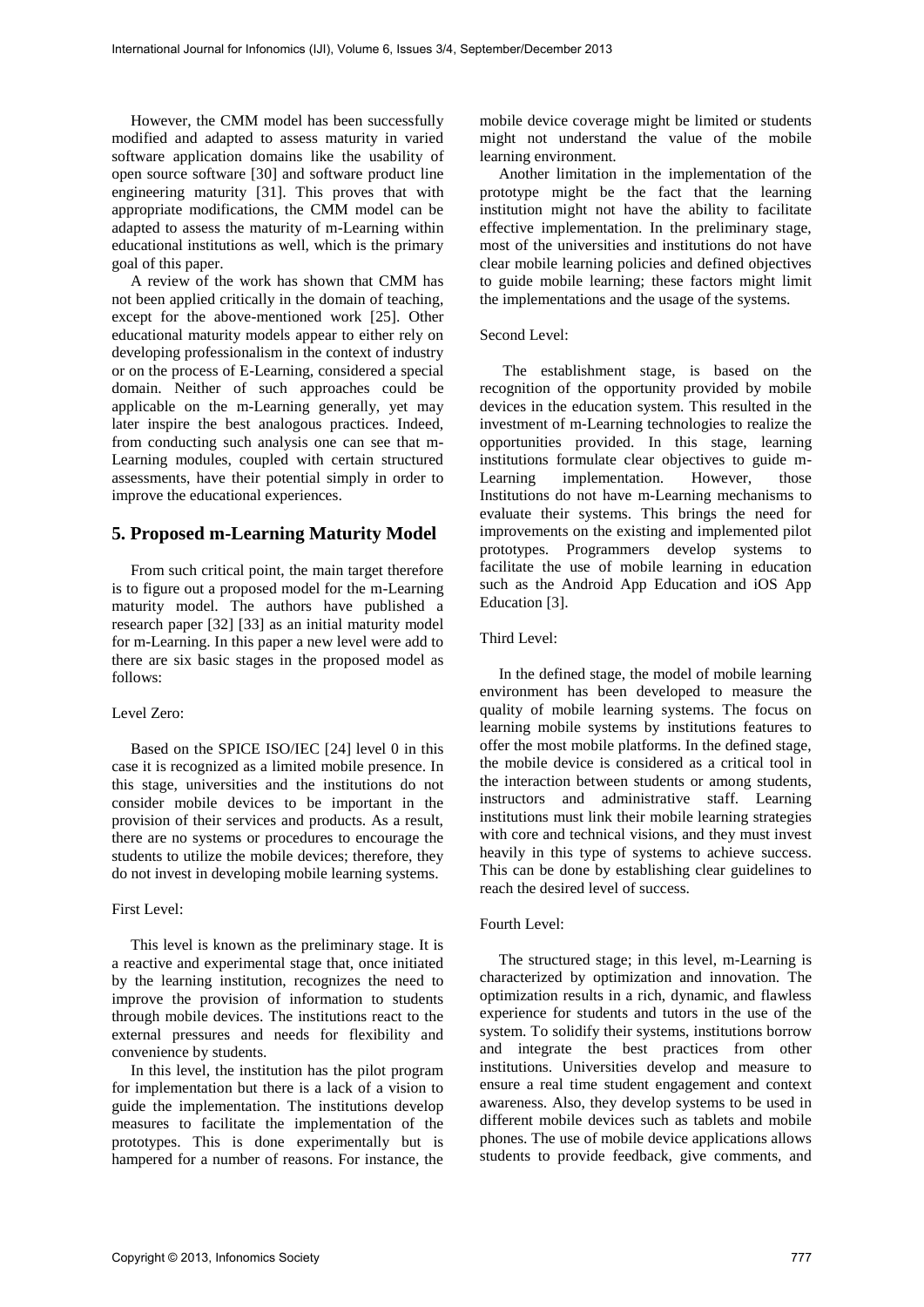share information. As a result, institutions refine and improve procedures and policies to control any changes experienced in mobile changes.

#### Fifth Level:

Finally, the continuous improvement stage; in this stage mobile offering has already been accepted as the best approach to provide knowledge and exchange of information between students and instructors. In this stage, institutions are constantly evaluating themselves to ensure continuous improvement and optimization. This helps identify any changes that occur that might limit or change the manner in which mobile learning is used.

### **6. Conclusion**

Getting involved with the highest technical tools may be confusing, especially when they are used in the education process. Checking the differences between m-Learning and E-Learning, one can understand that the first is most recently developed, especially after the high revolution in creating mobile devices, which can be used widely by either students or others. In turn, m-Learning can make the connection easier, since it does not need to be limited into certain place, such as computers.

This research contributes toward an initial maturity evaluation of mobile learning. However, the maturity model illustrated helps understand the realization of an m-Learning model. It provides an assessment of the provision of education through mobile learning and the capabilities of the method. It also provides a literature review on m-Learning, helping show its effectiveness and challenges.

The value gained from such a paper is demonstrating the possibility of adapting CMM in order to present such a valuable road map especially to support institutional and individual efforts that might enhance the process of organization that could be collaborated with m-Learning. If we encounter such questions, whereas it is a valid process, we can simply answer that while it is obvious that such models appear incomplete, they can, however, present many benefits.

In short, one can add that such mentioned frameworks could not provide a complete of such list of the necessary key processes, particularly for enhancing the process of m-Learning, just such indicative set of those possible results, in order to define each of those levels that may be possible in the maturity model. This is not an exhaustive study, but it still contributes many possible results. Clearly, the following step in developing such a model could be figured out in identifying the key activities that have led to the improvements in earning m-Learning. We hope in the future to conduct a comprehensive study that will involve empirically testing the

maturity model illustrated and help to develop a statistical model on the same

# **7. Acknowledgment**

The first author would like to thank the Ministry of Higher Education (MOHE) in Saudi Arabia for his scholarship.

### **8. References**

- [1] A. Kukulska-Hulme, J. Pettit, L. Bradley, A. A. Carvalho, A. Herrington, D. M. Kennedy, and A. Walker, "Mature students using mobile devices in life and learning," *International Journal of Mobile and Blended Learning*, vol. 3, no. 1, pp. 18–52, 2011.
- [2] G. Engel, R. Palloff, and K. Pratt, "Using mobile technology to empower student learning," in *27th Annual Conf. on Distance Teaching & Learning*, pp. 1–4, 2011.
- [3] T. Elias, "Universal instructional design principles for mobile learning," *International Review of Research in Open and Distance Learning*, vol. 12, no. 2, pp. 143– 156, 2011.
- [4] D. Frohberg, C. Göth, and G. Schwabe, "Mobile learning projects - a critical analysis of the state of the art," *Journal of Computer Assisted Learning*, vol. 25, no. 4, pp. 307–331, 2009.
- [5] Y. Huang, W. Hwang, and K. Chang, "Guest editorial–innovations in designing mobile learning applications," *Educational Technology & Society*, vol. 13, pp. 1–2, 2010.
- [6] J. Wishart, and D. Green, (2010), "Identifying emerging issues in mobile learning in higher and further education" *A report to JISC* [Online], Available http://www.jiscdigitalmedia.ac.uk/blog/entry/resource s-for-mobile-learning [Feb 21, 2013].
- [7] A. T. Korucu and A. Alkan, "Differences between m-Learning (mobile learning) and e-learning, basic terminology and usage of m-Learning in education," *Procedia - Social and Behavioral Sciences*, vol. 15, pp. 1925–1930, Jan. 2011.
- [8] F. Ozdamli and N. Cavus, "Basic elements and characteristics of mobile learning," *Procedia - Social and Behavioral Sciences*, vol. 28, pp. 937–942, Jan. 2011.
- [9] A. Ali, A. Ouda, and L.F. Capretz, "A conceptual framework for measuring the quality aspect of mobile learning", *Bulletin of the IEEE Technical Committee on Learning Technologies*, IEEE Press, vol. 14, no. 4, pp. 31-34, 2012.
- [10] M. Pauik, B. Curtis, and C. Weber, "The capability maturity model for software," pp. 1–26, 1997.
- [11] J. Paul and R. Seth, "Japan-India diplomacy and relationship marketing", International Marketing – text and Cases, J. Paul, Ed., 2nd ed., New Delhi: Tata McGraw-Hill Education, 2012, pp. 178-180.
- [12] RFE/RL, (2012), "Report says 75 percent of world's population have mobile phones", July 17 2012,